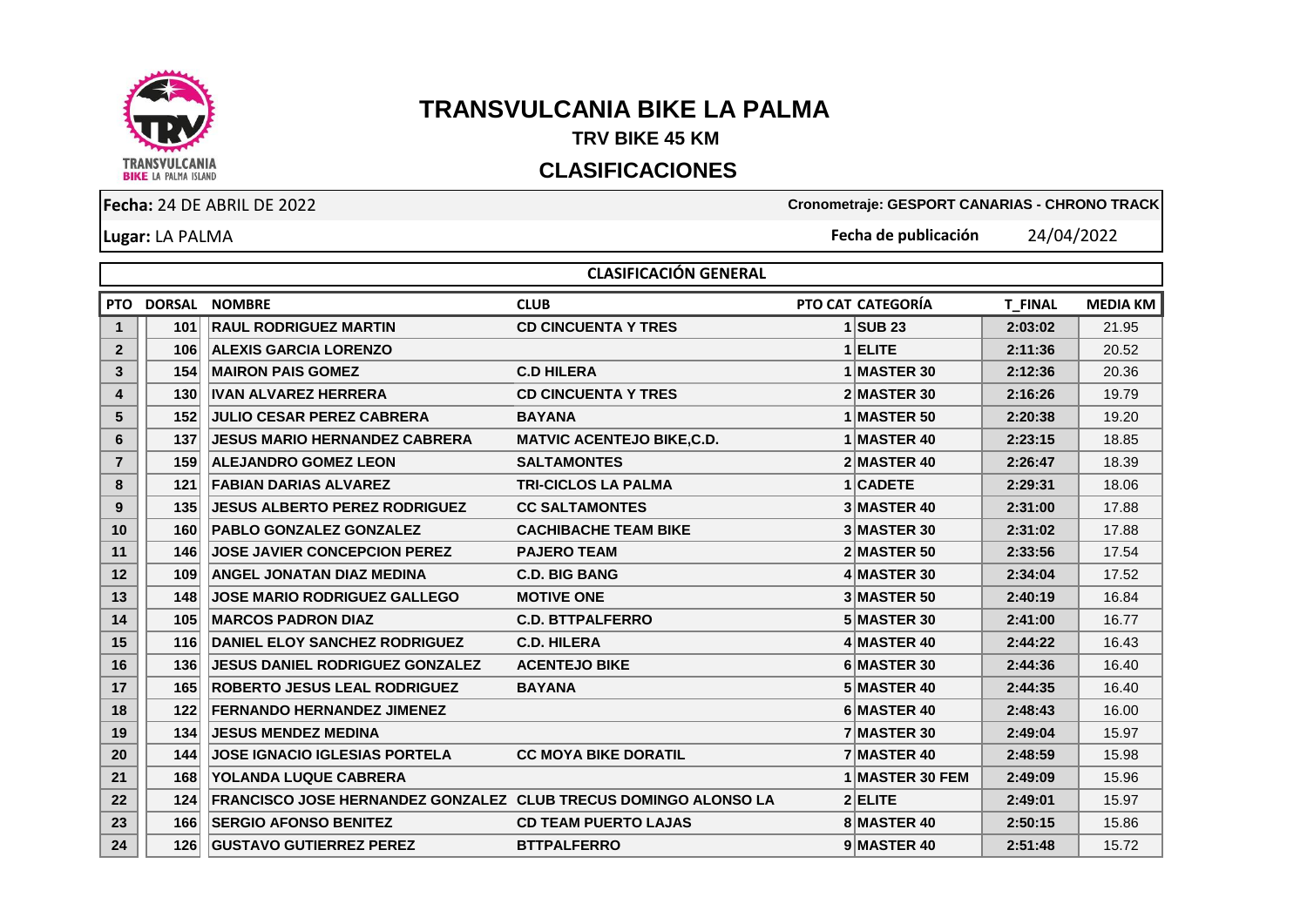| 25 <sub>2</sub> | 129              | <b>ISMAEL HERRERA MARANTE</b>          | <b>CC LUCANDIA - BARLOBIKE</b>       | 2 CADETE               | 2:51:54 | 15.71 |
|-----------------|------------------|----------------------------------------|--------------------------------------|------------------------|---------|-------|
| 26              | 119              | <b>DOMINGO CANO AYALA</b>              | <b>BTTPALFERRO</b>                   | 4 MASTER 50            | 2:54:18 | 15.49 |
| 27              | 164              | <b>ALBERTO PEREZ RODRIGUEZ</b>         |                                      | 8 MASTER 30            | 2:55:20 | 15.40 |
| 28              | 102 <sub>1</sub> | <b>SARA DORTA FERRERA</b>              | <b>LORO PARQUE LOS SILOS NATURAL</b> | $1$ SUB 23 FEM         | 2:55:52 | 15.35 |
| 29              | 141              | <b>JORGE MIGUEL BETANCOR JERONIMO</b>  |                                      | 9 MASTER 30            | 2:57:16 | 15.23 |
| 30              | 115              | <b>DANIEL PERERA DE LA CRUZ</b>        | <b>FLOW TRAILS LA PALMA</b>          | <b>10 MASTER 30</b>    | 2:57:16 | 15.23 |
| 31              | 112              | <b>BORJA PEREZ MARTIN</b>              | <b>C.D PAJERO TEAM</b>               | <b>11 MASTER 30</b>    | 2:58:06 | 15.16 |
| 32              | 139              | <b>JONAY ARMAS ARROCHA</b>             | <b>PAJERO TEAM</b>                   | <b>12 MASTER 30</b>    | 2:58:07 | 15.16 |
| 33              | 125              | <b>GILBERTO CARBALLO SANTIAGO</b>      | <b>BAYANA</b>                        | <b>5 MASTER 50</b>     | 2:59:38 | 15.03 |
| 34              | 149              | <b>JOSE PAULO DORTA ALVAREZ</b>        | <b>SPORTING NAVAS</b>                | 1 MASTER 60            | 3:01:20 | 14.89 |
| 35              | 132              | <b>JAVIER HERNANDEZ PEREZ</b>          | <b>FITNERS</b>                       | <b>13 MASTER 30</b>    | 3:01:44 | 14.86 |
| 36              | 140              | <b>JORGE LUIS MORERA AFONSO</b>        | <b>BAYANA</b>                        | 6 MASTER 50            | 3:02:16 | 14.81 |
| 37              | 131              | <b>IVAN LOPEZ LEON</b>                 | <b>SARAMAMBICHES</b>                 | <b>14 MASTER 30</b>    | 3:03:29 | 14.71 |
| 38              | 151              | <b>JULIO MARTIN SANCHEZ</b>            | <b>BAYANA</b>                        | 7 MASTER 50            | 3:04:01 | 14.67 |
| 39              | 147              | <b>JOSE LUIS CANO AYALA</b>            |                                      | 2 MASTER 60            | 3:05:21 | 14.57 |
| 40              | 120              | <b>ENRIQUE DAVID SIVERIO ARMAS</b>     |                                      | <b>15 MASTER 30</b>    | 3:05:40 | 14.54 |
| 41              | 138              | <b>JOENDY CONCEPCION PEREZ</b>         | TRECUS DOMINGO ALONSO LA PALM.       | <b>16 MASTER 30</b>    | 3:07:27 | 14.40 |
| 42              | 162              | <b>POLICARPO DIAZ HERNANDEZ</b>        | <b>BTTPALFERRO</b>                   | 8 MASTER 50            | 3:08:20 | 14.34 |
| 43              | 167              | <b>YOLANDA LOZANO GUEDES</b>           | <b>SEVEN PRO CYCLING C.D.</b>        | <b>2 MASTER 30 FEM</b> | 3:11:44 | 14.08 |
| 44              | 169              | <b>ADOLFO LOZANO GUEDES</b>            |                                      | <b>17 MASTER 30</b>    | 3:11:45 | 14.08 |
| 45              | 150              | <b>JUAN LUIS PADRON MORALES</b>        | <b>BTTPALFERRO</b>                   | 9 MASTER 50            | 3:12:37 | 14.02 |
| 46              | 111              | <b>ARMINDO MONTEVERDE ESPINOSA</b>     | <b>BTTPALFERRO</b>                   | <b>10 MASTER 50</b>    | 3:12:36 | 14.02 |
| 47              | 157              | <b>IMIGUEL ANGEL MARTIN BLANCO</b>     |                                      | 10 MASTER 40           | 3:12:35 | 14.02 |
| 48              | 128              | <b>HUMBERTO RODRIGUEZ TORRES</b>       | <b>BIAMON</b>                        | <b>11 MASTER 40</b>    | 3:14:07 | 13.91 |
| 49              | 143              | <b>JOSE ARIDANE PEREZ GONZALEZ</b>     |                                      | <b>18 MASTER 30</b>    | 3:15:11 | 13.83 |
| 50              | 153              | <b>LUIS FERMIN DE PAZ TOLEDO</b>       | <b>CABRA TRAIL</b>                   | <b>11 MASTER 50</b>    | 3:18:10 | 13.62 |
| 51              | 170              | <b>ALBERTO HERRERA MARANTE</b>         | <b>CC LUCANDIA - BARLOBIKE</b>       | <b>12 MASTER 40</b>    | 3:20:55 | 13.44 |
| 52              | 155              | <b>IMARIA CRISTINA MORALES CURBELO</b> |                                      | <b>3 MASTER 30 FEM</b> | 3:22:44 | 13.32 |
| 53              | 108              | <b>ANA BELEN PEREZ RODRIGUEZ</b>       |                                      | <b>1 MASTER 40 FEM</b> | 3:25:42 | 13.13 |
| 54              | 156              | <b>IMARIA FATIMA CONCEPCION MEDINA</b> | <b>C.C SALTAMONTES</b>               | 2 MASTER 40 FEM        | 3:27:18 | 13.02 |
| 55              | 110              | <b>ANTONIO JAVIER MELIAN REYES</b>     |                                      | <b>12 MASTER 50</b>    | 3:36:58 | 12.44 |
| 56              | 104              | <b>PABLO FERNANDEZ MUNOZ</b>           |                                      | 13 MASTER 40           | 3:39:53 | 12.28 |
| 57              | 117              | <b>DAVID ARROYO ALBACETE</b>           | <b>LOS SINKES</b>                    | <b>14 MASTER 40</b>    | 3:40:20 | 12.25 |
| 58              | 158              | <b>NICOLAS MARANTE PAZ</b>             |                                      | <b>13 MASTER 50</b>    | 3:41:33 | 12.19 |
| 59              | 127              | <b>GUSTAVO MEDINA LORENZO</b>          |                                      | <b>19 MASTER 30</b>    | 3:42:50 | 12.12 |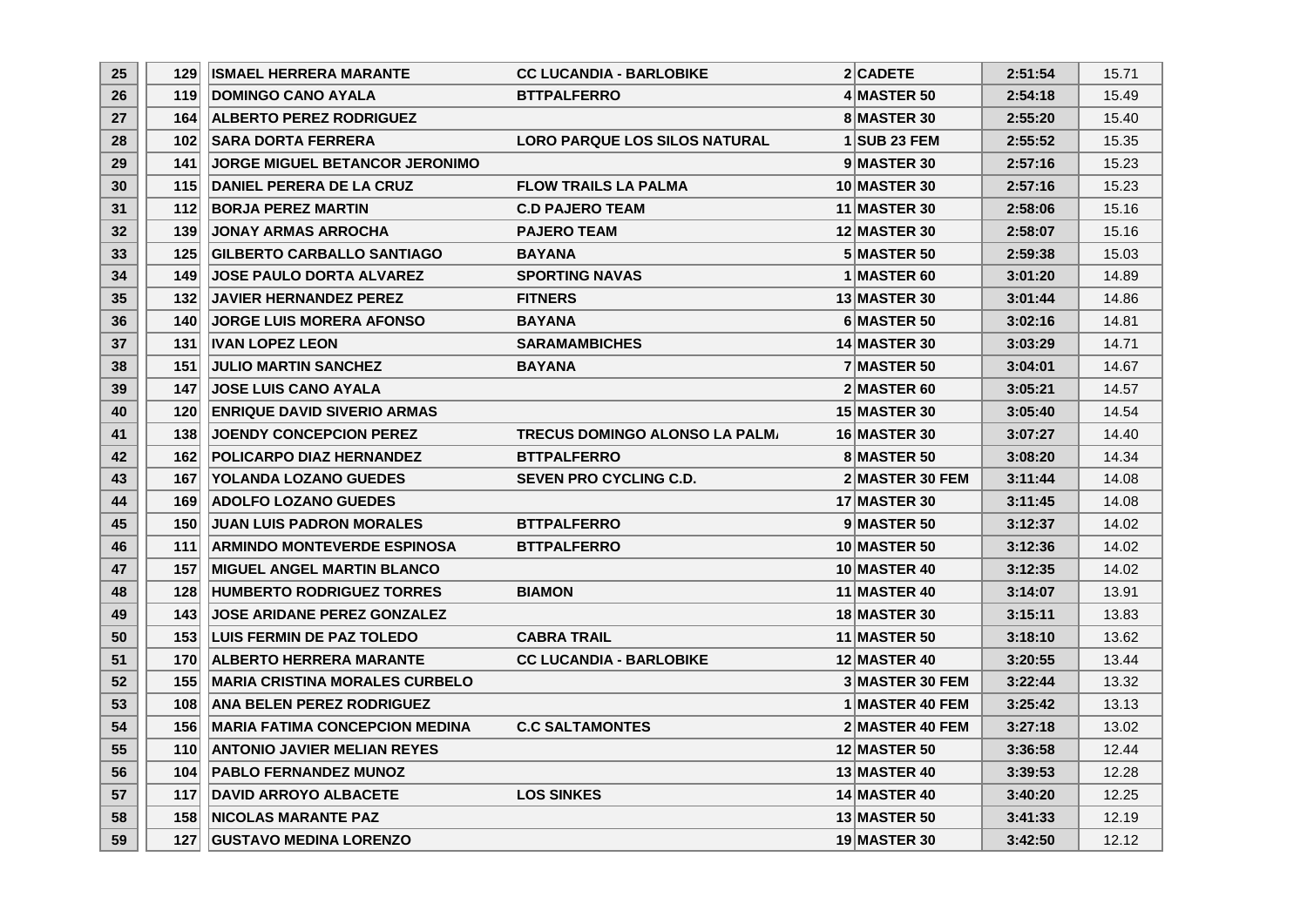| 60 | 114              | <b>DANIEL HERNANDEZ RODRIGUEZ</b>                          | 3 ELITE             | 4:05:42 | 10.99 |
|----|------------------|------------------------------------------------------------|---------------------|---------|-------|
| 61 | 133              | <b>IJEREMY RODRIGUEZ MONSEGUIZ</b><br><b>C.D TIJA BIKE</b> | <b>2 SUB 23</b>     | 4:08:40 | 10.86 |
| 62 | 107 <sup>1</sup> | <b>ALFREDO HERNANDEZ HERNANDEZ</b>                         | 15 MASTER 40        | 4:18:05 | 10.46 |
| 63 | 1421             | <b>JOSE ALFONSO FORTUN ABASCAL</b>                         | <b>14 MASTER 50</b> | 4:18:05 | 10.46 |

|     | <b>CLASIFICACIÓN CATEGORÍAS</b> |                                  |                                |                  |             |                 |  |  |  |  |
|-----|---------------------------------|----------------------------------|--------------------------------|------------------|-------------|-----------------|--|--|--|--|
|     | <b>ICADETE</b>                  |                                  |                                |                  |             |                 |  |  |  |  |
| PTO | <b>DORSAL</b>                   | <b>NOMBRE</b>                    | CLUB                           | <b>CATEGORIA</b> | <b>META</b> | <b>MEDIA KM</b> |  |  |  |  |
|     |                                 | <b>121 FABIAN DARIAS ALVAREZ</b> | <b>TRI-CICLOS LA PALMA</b>     | 1 CADETE         | 2:29:31     | 18.06           |  |  |  |  |
|     | 129                             | <b>ISMAEL HERRERA MARANTE</b>    | <b>CC LUCANDIA - BARLOBIKE</b> | 2 CADETE         | 2:51:54     | 15.71           |  |  |  |  |

|            | <b>SUB 23</b>    |                                   |                            |                  |             |                 |  |  |  |  |
|------------|------------------|-----------------------------------|----------------------------|------------------|-------------|-----------------|--|--|--|--|
| <b>PTO</b> | <b>DORSAL</b>    | <b>NOMBRE</b>                     | CLUB                       | <b>CATEGORIA</b> | <b>META</b> | <b>MEDIA KM</b> |  |  |  |  |
|            | 101              | <b>RAUL RODRIGUEZ MARTIN</b>      | <b>CD CINCUENTA Y TRES</b> | <b>1 SUB 23</b>  | 2:03:02     | 21.95           |  |  |  |  |
|            | 133 <sup>1</sup> | <b>JEREMY RODRIGUEZ MONSEGUIZ</b> | <b>C.D TIJA BIKE</b>       | $2$ SUB $23$     | 4:08:40     | 10.86           |  |  |  |  |

| <b>ELITE</b> |               |                                                                        |                  |             |                 |  |  |  |  |
|--------------|---------------|------------------------------------------------------------------------|------------------|-------------|-----------------|--|--|--|--|
| l PTO        | <b>DORSAL</b> | <b>NOMBRE</b><br>CLUB                                                  | <b>CATEGORIA</b> | <b>META</b> | <b>MEDIA KM</b> |  |  |  |  |
|              | 106           | <b>ALEXIS GARCIA LORENZO</b>                                           | 1 ELITE          | 2:11:36     | 20.52           |  |  |  |  |
|              | 124           | <b>FRANCISCO JOSE HERNANDEZ GONZALEZ CLUB TRECUS DOMINGO ALONSO LA</b> | 2 ELITE          | 2:49:01     | 15.97           |  |  |  |  |
|              | 114           | DANIEL HERNANDEZ RODRIGUEZ                                             | 3 ELITE          | 4:05:42     | 10.99           |  |  |  |  |

|              | <b>IMASTER 30</b> |                                        |                             |  |                    |             |                 |  |  |  |
|--------------|-------------------|----------------------------------------|-----------------------------|--|--------------------|-------------|-----------------|--|--|--|
| <b>PTO</b>   | <b>DORSAL</b>     | <b>NOMBRE</b>                          | <b>CLUB</b>                 |  | <b>CATEGORIA</b>   | <b>META</b> | <b>MEDIA KM</b> |  |  |  |
|              | 154               | <b>IMAIRON PAIS GOMEZ</b>              | <b>C.D HILERA</b>           |  | 1 MASTER 30        | 2:12:36     | 20.36           |  |  |  |
| $\mathbf{2}$ | 130               | <b>IVAN ALVAREZ HERRERA</b>            | <b>CD CINCUENTA Y TRES</b>  |  | 2 MASTER 30        | 2:16:26     | 19.79           |  |  |  |
| 3            | 160               | <b>PABLO GONZALEZ GONZALEZ</b>         | <b>CACHIBACHE TEAM BIKE</b> |  | <b>3 MASTER 30</b> | 2:31:02     | 17.88           |  |  |  |
| 4            | 109               | <b>ANGEL JONATAN DIAZ MEDINA</b>       | <b>C.D. BIG BANG</b>        |  | 4 MASTER 30        | 2:34:04     | 17.52           |  |  |  |
| 5            | 105               | <b>MARCOS PADRON DIAZ</b>              | <b>C.D. BTTPALFERRO</b>     |  | 5 MASTER 30        | 2:41:00     | 16.77           |  |  |  |
| 6            | 136               | <b>JESUS DANIEL RODRIGUEZ GONZALEZ</b> | <b>ACENTEJO BIKE</b>        |  | 6 MASTER 30        | 2:44:36     | 16.40           |  |  |  |
|              | 134               | <b>JESUS MENDEZ MEDINA</b>             |                             |  | <b>7 MASTER 30</b> | 2:49:04     | 15.97           |  |  |  |
| 8            | 164               | <b>ALBERTO PEREZ RODRIGUEZ</b>         |                             |  | 8 MASTER 30        | 2:55:20     | 15.40           |  |  |  |
| 9            | 141               | <b>JORGE MIGUEL BETANCOR JERONIMO</b>  |                             |  | 9 MASTER 30        | 2:57:16     | 15.23           |  |  |  |
| 10           | 115               | <b>DANIEL PERERA DE LA CRUZ</b>        | <b>FLOW TRAILS LA PALMA</b> |  | 10 MASTER 30       | 2:57:16     | 15.23           |  |  |  |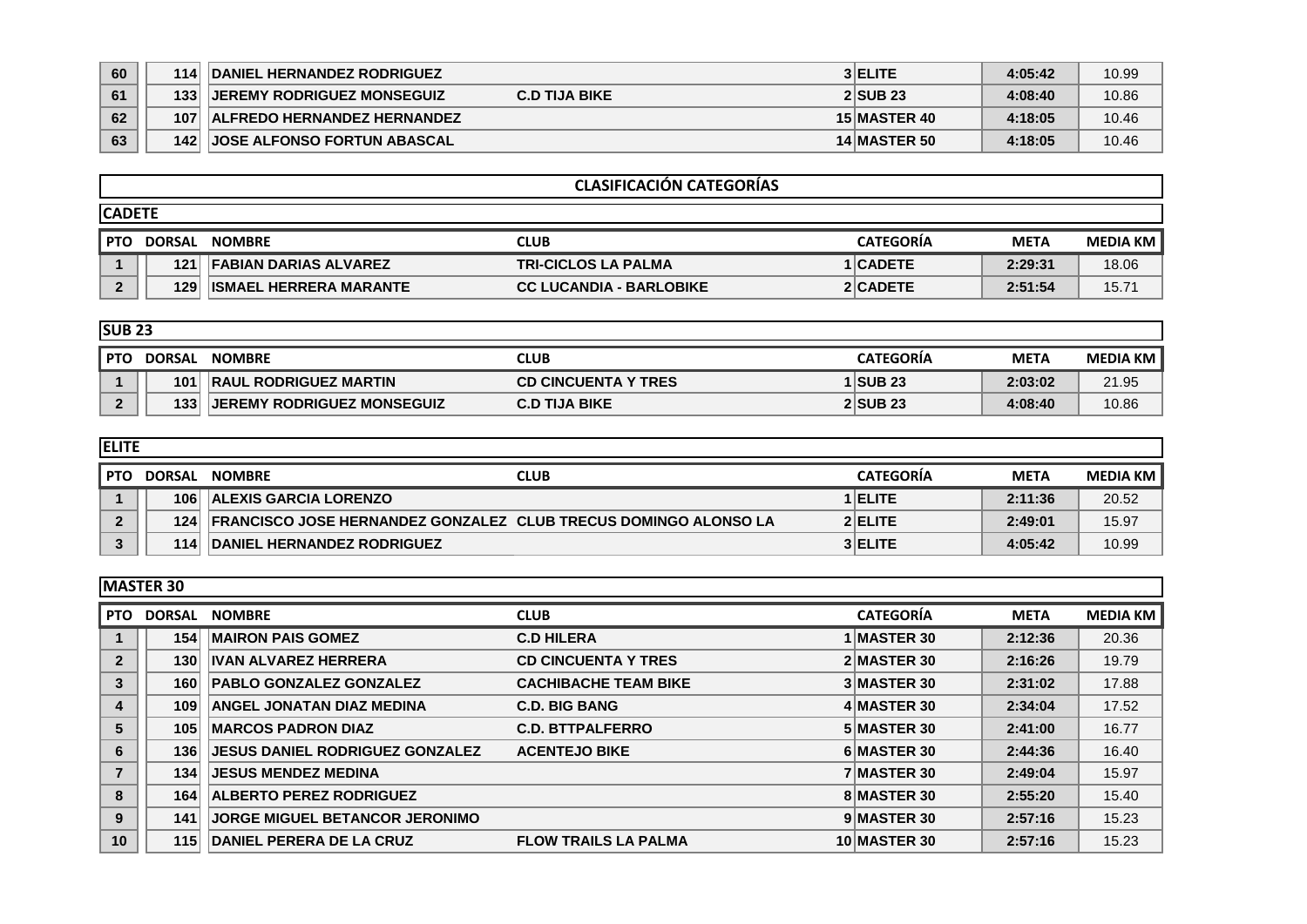| 11 | 112 | <b>BORJA PEREZ MARTIN</b>          | <b>C.D PAJERO TEAM</b>                | 11 MASTER 30        | 2:58:06 | 15.16 |
|----|-----|------------------------------------|---------------------------------------|---------------------|---------|-------|
| 12 | 139 | <b>JONAY ARMAS ARROCHA</b>         | <b>PAJERO TEAM</b>                    | <b>12 MASTER 30</b> | 2:58:07 | 15.16 |
| 13 | 132 | <b>JAVIER HERNANDEZ PEREZ</b>      | <b>FITNERS</b>                        | 13 MASTER 30        | 3:01:44 | 14.86 |
| 14 | 131 | <b>IVAN LOPEZ LEON</b>             | <b>SARAMAMBICHES</b>                  | <b>14 MASTER 30</b> | 3:03:29 | 14.71 |
| 15 | 120 | <b>ENRIQUE DAVID SIVERIO ARMAS</b> |                                       | 15 MASTER 30        | 3:05:40 | 14.54 |
| 16 | 138 | <b>JOENDY CONCEPCION PEREZ</b>     | <b>TRECUS DOMINGO ALONSO LA PALM.</b> | <b>16 MASTER 30</b> | 3:07:27 | 14.40 |
| 17 | 169 | <b>ADOLFO LOZANO GUEDES</b>        |                                       | 17 MASTER 30        | 3:11:45 | 14.08 |
| 18 | 143 | <b>JOSE ARIDANE PEREZ GONZALEZ</b> |                                       | <b>18 MASTER 30</b> | 3:15:11 | 13.83 |
| 19 | 127 | <b>GUSTAVO MEDINA LORENZO</b>      |                                       | <b>19 MASTER 30</b> | 3:42:50 | 12.12 |

|                | <b>MASTER 40</b> |                                      |                                   |  |                     |             |                 |  |  |  |
|----------------|------------------|--------------------------------------|-----------------------------------|--|---------------------|-------------|-----------------|--|--|--|
| <b>PTO</b>     | <b>DORSAL</b>    | <b>NOMBRE</b>                        | <b>CLUB</b>                       |  | <b>CATEGORÍA</b>    | <b>META</b> | <b>MEDIA KM</b> |  |  |  |
|                | 137              | <b>JESUS MARIO HERNANDEZ CABRERA</b> | <b>MATVIC ACENTEJO BIKE, C.D.</b> |  | 1 MASTER 40         | 2:23:15     | 18.85           |  |  |  |
| $\overline{2}$ | 159              | <b>ALEJANDRO GOMEZ LEON</b>          | <b>SALTAMONTES</b>                |  | 2 MASTER 40         | 2:26:47     | 18.39           |  |  |  |
| 3              | 135              | <b>JESUS ALBERTO PEREZ RODRIGUEZ</b> | <b>CC SALTAMONTES</b>             |  | <b>3 MASTER 40</b>  | 2:31:00     | 17.88           |  |  |  |
| 4              | 116              | <b>DANIEL ELOY SANCHEZ RODRIGUEZ</b> | <b>C.D. HILERA</b>                |  | 4 MASTER 40         | 2:44:22     | 16.43           |  |  |  |
| 5              | 165              | <b>ROBERTO JESUS LEAL RODRIGUEZ</b>  | <b>BAYANA</b>                     |  | 5 MASTER 40         | 2:44:35     | 16.40           |  |  |  |
| 6              | 122              | <b>FERNANDO HERNANDEZ JIMENEZ</b>    |                                   |  | 6 MASTER 40         | 2:48:43     | 16.00           |  |  |  |
|                | 144              | <b>JOSE IGNACIO IGLESIAS PORTELA</b> | <b>CC MOYA BIKE DORATIL</b>       |  | <b>7 MASTER 40</b>  | 2:48:59     | 15.98           |  |  |  |
| 8              | 166              | <b>ISERGIO AFONSO BENITEZ</b>        | <b>CD TEAM PUERTO LAJAS</b>       |  | 8 MASTER 40         | 2:50:15     | 15.86           |  |  |  |
| 9              | 126              | <b>GUSTAVO GUTIERREZ PEREZ</b>       | <b>BTTPALFERRO</b>                |  | 9 MASTER 40         | 2:51:48     | 15.72           |  |  |  |
| 10             | 157              | <b>IMIGUEL ANGEL MARTIN BLANCO</b>   |                                   |  | <b>10 MASTER 40</b> | 3:12:35     | 14.02           |  |  |  |
| 11             | 128              | <b>HUMBERTO RODRIGUEZ TORRES</b>     | <b>BIAMON</b>                     |  | <b>11 MASTER 40</b> | 3:14:07     | 13.91           |  |  |  |
| 12             | 170              | <b>ALBERTO HERRERA MARANTE</b>       | <b>CC LUCANDIA - BARLOBIKE</b>    |  | <b>12 MASTER 40</b> | 3:20:55     | 13.44           |  |  |  |
| 13             | 104              | <b>PABLO FERNANDEZ MUNOZ</b>         |                                   |  | 13 MASTER 40        | 3:39:53     | 12.28           |  |  |  |
| 14             | 117              | <b>DAVID ARROYO ALBACETE</b>         | <b>LOS SINKES</b>                 |  | 14 MASTER 40        | 3:40:20     | 12.25           |  |  |  |
| 15             | 107              | <b>ALFREDO HERNANDEZ HERNANDEZ</b>   |                                   |  | <b>15 MASTER 40</b> | 4:18:05     | 10.46           |  |  |  |

|            | <b>MASTER 50</b> |                                     |                    |                  |             |                 |  |  |  |  |
|------------|------------------|-------------------------------------|--------------------|------------------|-------------|-----------------|--|--|--|--|
| <b>PTO</b> | <b>DORSAL</b>    | <b>NOMBRE</b>                       | <b>CLUB</b>        | <b>CATEGORÍA</b> | <b>META</b> | <b>MEDIA KM</b> |  |  |  |  |
|            | 152              | <b>JULIO CESAR PEREZ CABRERA</b>    | <b>BAYANA</b>      | 1 MASTER 50      | 2:20:38     | 19.20           |  |  |  |  |
|            | 146              | <b>JOSE JAVIER CONCEPCION PEREZ</b> | <b>PAJERO TEAM</b> | 2 MASTER 50      | 2:33:56     | 17.54           |  |  |  |  |
|            | 148              | <b>JOSE MARIO RODRIGUEZ GALLEGO</b> | <b>MOTIVE ONE</b>  | 3 MASTER 50      | 2:40:19     | 16.84           |  |  |  |  |
| 4          | 119              | <b>DOMINGO CANO AYALA</b>           | <b>BTTPALFERRO</b> | 4 MASTER 50      | 2:54:18     | 15.49           |  |  |  |  |
| 5          | 125              | <b>GILBERTO CARBALLO SANTIAGO</b>   | <b>BAYANA</b>      | 5 MASTER 50      | 2:59:38     | 15.03           |  |  |  |  |